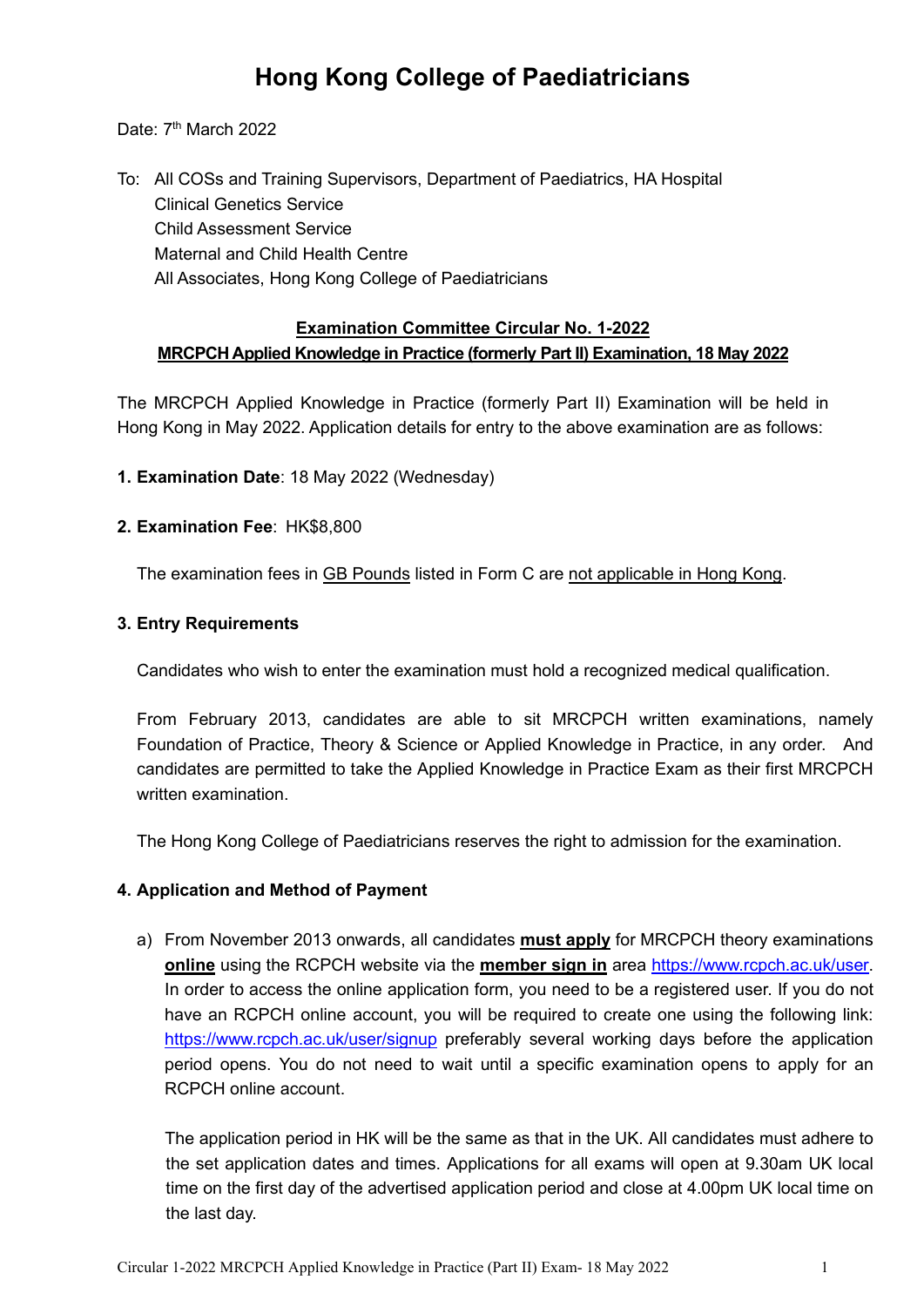Online applications cannot be submitted before or after the published deadlines. If you miss the deadline for any examination online application period, you will need to wait for the next exam.

Please note that your application is NOT confirmed until payment of examination fees is received in Hong Kong.

- b) **Opening date**: 10 March 2022 (Thursday)
- c) **Closing date**: 21 March 2022 (Monday)
- d) Candidates who wish to sit the examination in Hong Kong **MUST ALSO** submit paper application to the Hong Kong College of Paediatricians by **completing the application form (Form C – Application for entry to the MRCPCH Applied Knowledge in Practice Examination – Overseas Centres)**.

Application Form C and other associated documents can be downloaded from our College website:

[http://www.paediatrician.org.hk/index.php?option=com\\_content&view=article&id=46&Itemid=47](http://www.paediatrician.org.hk/index.php?option=com_content&view=article&id=46&Itemid=47)

Examinations related information can also be found in the RCPCH website: <https://www.rcpch.ac.uk/education-careers/examinations/about-mrcpch>

e) Completed application forms enclosing the examination fee made out in the form of a crossed cheque payable to '*Hong Kong College of Paediatricians*' should reach the College Secretariat at the following address **not later than 21 March 2022**. Applications received after the closing date **WILL NOT** be accepted.

*Hong Kong College of Paediatricians Room 801 Hong Kong Academy of Medicine Jockey Club Building 99 Wong Chuk Hang Road Aberdeen Hong Kong*

f ) Please note that the Examination might be cancelled should there be adverse weather situations (e.g. Tropical Cyclones Signal No.8 or above , Black Rainstorm Signal), severe outbreak of infectious diseases (e.g. COVID-19, SARS or Avian Influenza), or other unforeseeable circumstances at the examination time. Details related to examination cancellations and suspensions can be found in the [RCPCH website.](https://www.rcpch.ac.uk/sites/default/files/2019-09/Appendix%20F.%20Cancellation%20or%20suspension%20of%20MRCPCH%20DCH%20examinations.v.1.1.29.7.17.pdf)

## **5. Withdrawal and Refund**

a) Candidates who notify the Royal College of Paediatrics and Child Health in writing of their intentions to withdraw from the examination **on or before the Application Closing Date (21 March 2022)** may be eligible for a 100% refund of the fee, depending upon the circumstances and at the discretion of the Examination Committee.